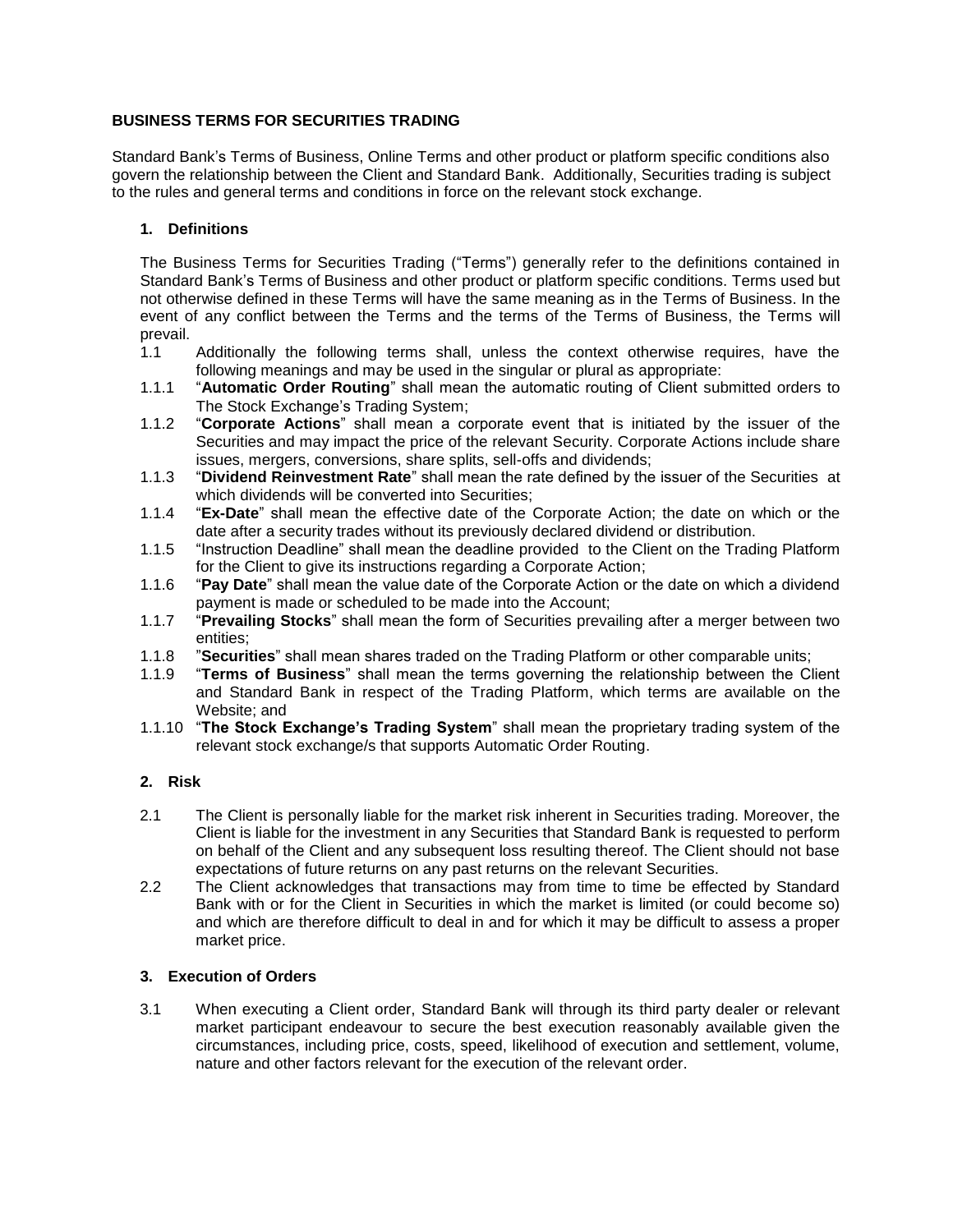- 3.2 Standard Bank will through its third party dealer or relevant market participant execute the Client's order as soon as possible on the day of receipt to the extent possible, unless otherwise agreed.
- 3.3 Under exceptional market conditions (as detailed in clause [13](#page-5-0) below) Standard Bank reserves the right not to submit an order for execution.
- 3.4 The Client will be notified on the Trading Platform if an order cannot be executed.
- 3.5 If Standard Bank is unable to obtain and deliver the requested Securities, Standard Bank may be unable to complete the Client's purchase order. Consequentially, the trade will be cancelled, unless Standard Bank is able to obtain these at usual terms no later than two banking days (in the relevant market) after the value date in question.
- 3.6 Standard Bank will cancel any order for a Security if the specific Security is suspended or transferred to the observation list on the relevant exchange.

## **4. Placement of Orders**

Standard Bank will submit orders for execution at the request of the Client. Standard Bank recommends the Client to make use of the Trading Platform when trading Securities, which provides for swift Client identification and thus faster processing of the Client's orders. If the Client submits an order in another manner, Standard Bank manually verifies the basis of the relevant order prior to processing, and this may result in an extended processing time. Placement of orders by telephone may be subject to higer commissions relative to the Trading Platform.

## **5. Transaction Types**

- 5.1 For various types of Securities, Standard Bank offers various types of transactions and orders, including the following:
- 5.1.1 Immediate trades;
- 5.1.2 Market orders; and<br>5.1.3 Average price trans
- Average price transactions.
- 5.2 The transaction and order types are detailed further below and in the Support Centre information on the Trading Platform under "Stocks Order Types and Duration". Whilst information is provided by Standard Bank on the individual transaction and order types, the decision about the type of execution remains solely with the Client.
- 5.3 The individual transaction and order types are characterised by specific terms and the Client should therefore familiarise itself with the features and consider the advantages and disadvantages before opting for a specific type of transaction or order. The Client is referred to the details as set out in the Support Centre information on the Trading Platform under "Stocks Order Types and Duration" and is also referred to the Best Execution Policy for additional information in this regard.

## **6. Immediate trades**

- 6.1 Standard Bank offers immediate trades in a number of Securities and the information about which Securities (including quantity) that may be traded immediately is available on the Trading Platform.
- 6.2 Immediate trades allow the Client to trade at a current price offered by Standard Bank and allows the Client to know the exact price when submitting an order. This eliminates the risk of price fluctuations – a risk that may be generated by other transaction or order types from the time of submitting an order to its execution – and it ensures complete execution of the order.
- 6.3 Immediate trades are performed with Standard Bank's third party broker or relevant market participant as counterparty.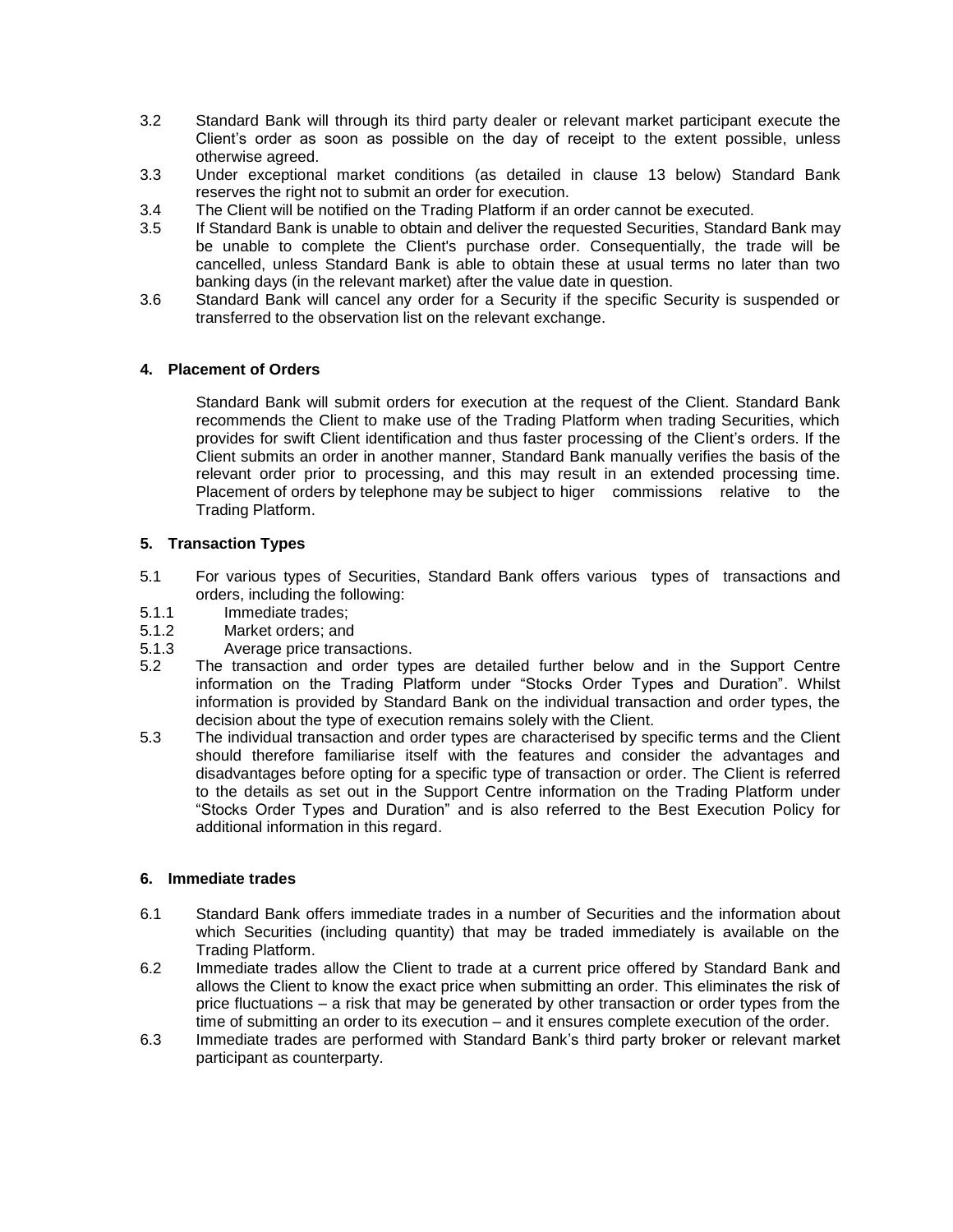## 6.4 **Rates for immediate trades in Securities**

- 6.4.1 Rates for immediate trades in Securities are determined on the basis of the prices available to Standard Bank on the relevant stock exchange at the time of trading.
- 6.4.2 Immediate trades are executed according to the rules of the Best Execution Policy.
- 6.4.3 In respect of immediate trades on the Copenhagen Stock Exchange, Standard Bank's third party dealer or relevant market participant ensures that the trade is executed at a price within or equal to the best bid or offer rate in Saxess, the trading system at Copenhagen Stock Exchange, for trades in Securities for up to 250 lots but not exceeding a total market value of DKK 1.5 million per trade.
- 6.4.4 The rate available for immediate trades is determined in consideration of a number of factors including interest and price developments, information about market supply and demand, the price for similar Securities, and available market-specific relevant information about the issuer of the Security. The Trade Confirmation will indicate the unavailability of a bid or offer rate at the stock exchange at the time of trading.
- 6.4.5 Trading conducted after the closing hours of the relevant stock exchange, the rate for immediate trades quoted by Standard Bank will equal the closing price at the relevant stock exchange, unless the market conditions have changed.

### **7. Market Orders**

- 7.1 Standard Bank offers market orders for Securities listed on the relevant stock exchanges. When the Client has chosen a market order, Standard Bank inputs, through its third party dealers or relevant market participants, the order directly into the trading system of the relevant stock exchange. Investment certificates, which are unlisted but available for trading on the Copenhagen Stock Exchange, may similarly be traded through market orders.
- 7.2 Market orders entails that the trade is done at the Client's expense but in the name of the third party dealer or relevant market participant.
- 7.3 Standard Bank is entitled to immediately cancel Automatic Order Routing on behalf of the Client in case of extraordinary circumstances, which shall include without limitation the circumstances set out in clause [13.](#page-5-0)
- 7.4 A Client cannot enter an order into the Trading Platform on conditions fully or partially identical to another unexecuted trade entered into the Trading Platform system by the same client.
- 7.5 The Client may not disclose public market information made available through the trading system of the relevant stock exchange.

#### 7.6 **Executing market orders**

- 7.6.1 The Client may enter a market order via the Trading Platform during the trading hours of the relevant stock exchange. Orders communicated to Standard Bank in a different manner will be handled intra-day provided the order is submitted by the Client during the hours of operation of the call centre.
- 7.6.2 Trades executed on the relevant n stock exchanges are subject to the rules and directives of the relevant stock exchange. For orders submitted by the Client via the Trading Platform information about the choices available will be provided on the Website or via the Trading Platform.
- 7.6.3 An order is executed only to the extent that counterparties are available at the relevant stock exchange.
- 7.6.4 If an order is submitted outside of the relevant stock exchange's market hours, it will be processed when the said market re-opens provided this is not restricted by the duration of the order. If an order is partially executed at the closing of the market, the remainder of the trade will be executed when the said stock exchange re-opens.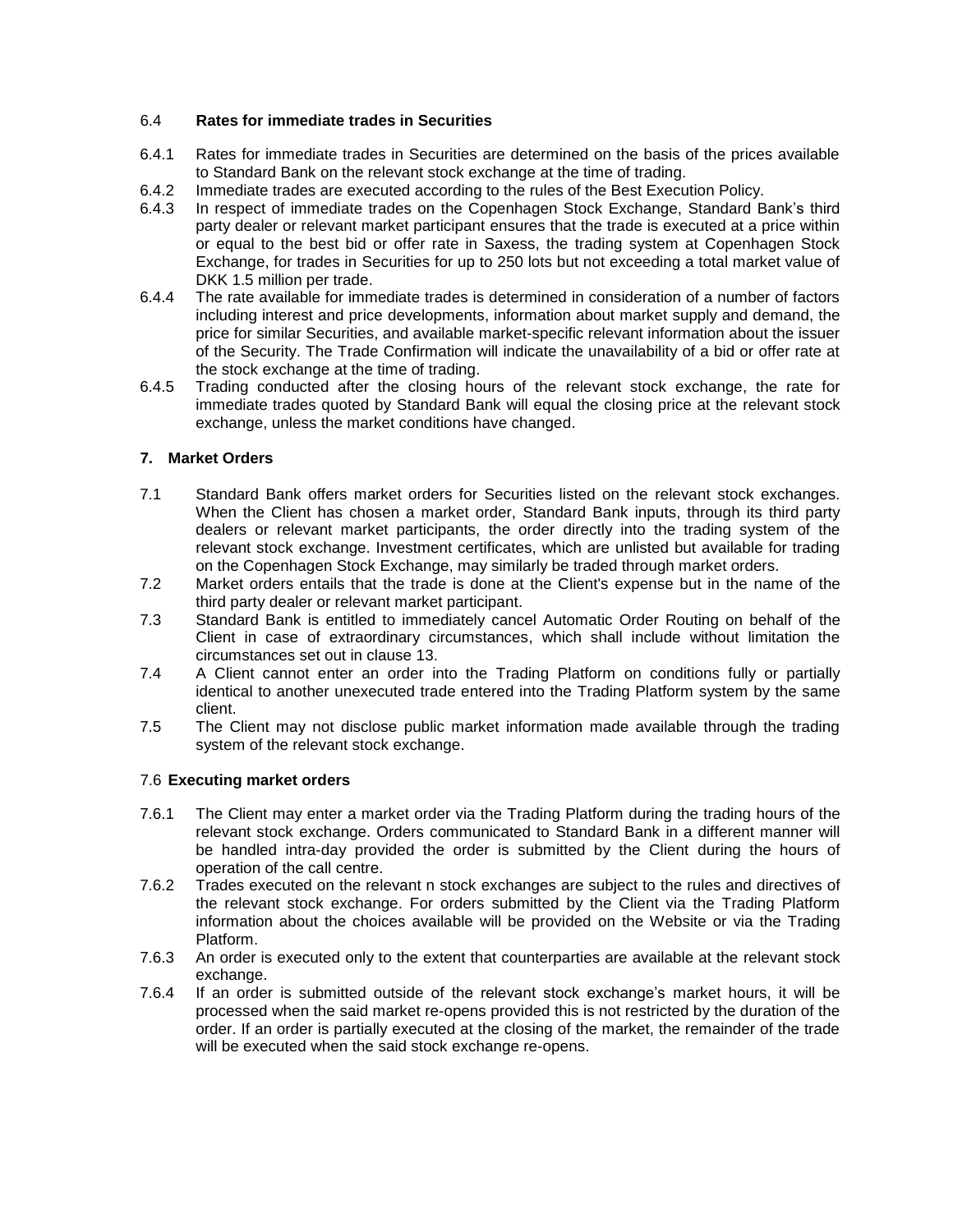## 7.7 **Limitation of liabilities for Automatic Order Routing**

- 7.7.1 Standard Bank cannot be held liable for any loss suffered by the Client in conjunction with Automatic Order Routing owing to system error, power outage or any other event beyond the control of Standard Bank.
- 7.7.2 When trading on the relevant stock exchange, the aggregate market value of unsettled trades and orders is subject to a certain limit. Trades or orders remain unsettled until the value date. The Client may enter orders up to an amount equivalent to the value of the funds available on the Client's account.

## 7.8 **Standard Bank's right to cancel orders and trades**

- 7.8.1 Orders, which are entered into the order book, and trades, which has been merged automatically in or entered into the Trading Platform, must reflect the relevant Securities current market value and represent actual orders and trades.
- 7.8.2 The "current market value" of a trade is the price which based on an overall assessment reflects the current pricing of the relevant Securities. An assessment of the current market value shall, amongst others include the pricing on the relevant stock exchange day, any change in pricing of the instrument on the relevant stock exchange's previous days, the volatility of the instrument and any general change in the pricing of comparable instruments and, if appropriate, any other specific conditions of the trade in question.
- 7.8.3 An order does not reflect the current market value if it has been entered into the order book at a price that, provided the trade is performed automatically, naturally will result in a trade that does not reflect the current market value. The validity of an order must be considered when assessing the current market value.
- 7.8.4 Standard Bank is entitled to cancel orders and trades that do not reflect the current market value of the relevant Security. Standard Bank cannot be held liable for any cancellation of an order or trade.
- 7.8.5 A failed trade will be declared at a specified time on the settlement date in accordance with applicable laws and/or rules of the relevant stock exchange.

#### 7.9 **Trades cancelled by the relevant Stock Exchange**

7.9.1 To ensure market integrity or in exceptional circumstances (as set out in clause 13) a relevant stock exchange may cancel any trade if required.

#### **8. Average Price Transactions**

8.1 An average price transaction is executed following the completion of the trade on the first stock exchange day after Standard Bank's receipt of the relevant order. Average price transactions are executed with Standard Bank's third party dealer or relevant market participant as counterparty. The Client may perform average price transactions in Securities listed on a number of the stock exchanges available on the Trading Platform.

#### 8.2 **Rates for Average Price Transactions**

- 8.2.1 The relevant stock exchange calculates a weighted average price labeled the "all trades" price. Standard Bank settles average price transactions at this price at the closing of the exchange day added or deducted Standard Bank's prevailing mark-up/down.
- 8.2.2 For Securities that are not regularly traded or for which a bid or offer rate is not provided on the relevant trading day on the relevant Stock Exchange's Trading System, Standard Bank's third party broker or relevant market participant determines a rate that under the circumstances represents the best possible price and overall conditions for the Client. The rate is determined in consideration of, among other things, interest and price developments,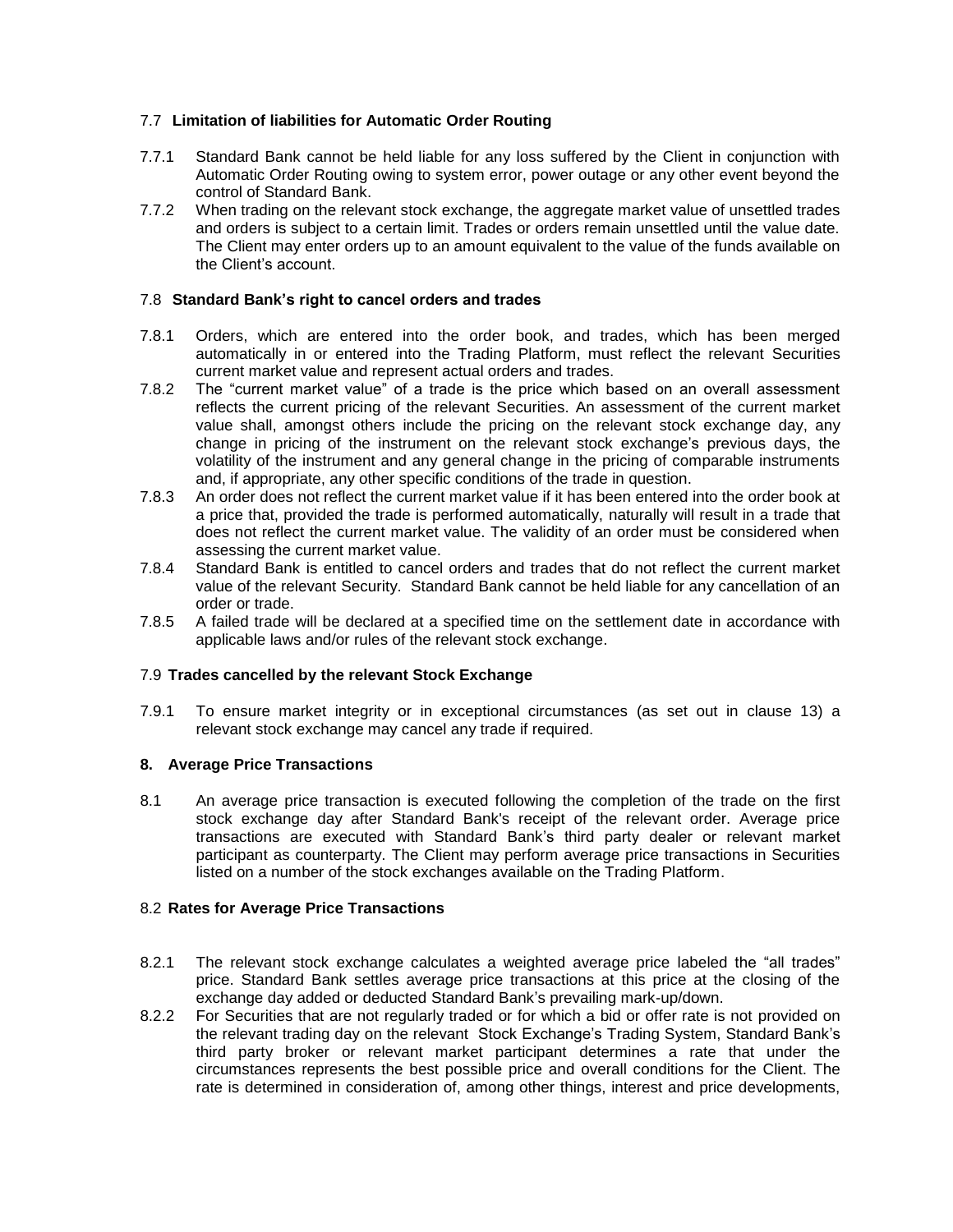information about market supply and demand, the price of similar Securities and available market-relevant information about the issuer of the Security.

- 8.2.3 The Trade Confirmation will state whether an "all trades" price was calculated and published by the relevant stock exchange on the relevant trading day.
- 8.2.4 Standard Bank is under no obligation to submit the Client's order for execution, if the sales volume of The Stock Exchange's trading system is less than the volume of the Client's order on the trading day. Moreover, Standard Bank is under no obligation to submit the Client's order for execution if Standard Bank's third party dealer or market participant can only acquire Securities at a rate higher than the "all trades" price.

### **9. Trades in Securities**

- 9.1 Standard Bank trades Securities through its third party broker or relevant market participant, which is a member of the relevant stock exchange. The third party dealer or relevant market participant (as the case may be) decides whether the trade in question is to be executed on the relevant stock exchange. The trade is performed on a commission basis and consequently in the name of Standard Bank or Standard Bank's third party broker or relevant market participant.
- 9.2 The Client's order is only submitted for execution provided it is tradable on the relevant stock exchange through the relevant third party service provider or relevant market participant. If the trade cannot be executed at the terms outlined above, the Client will be notified on the Trading Platform.
- 9.3 The Client's order may be split or merged, and thus be executed at different prices during the day of trading or the following days. In case an order is split, and filled partially over a period of more than one day, the total trading costs may increase. The reason for such increase is that the minimum fee may be charged more than one time based on the number of days necessary for the total execution of the order.

#### **10. Limit Orders in Securities**

- 10.1 The Client is able to place limit orders connected to market orders, average price transactions and commission trades in Securities. The Client may limit an order in a defined period, should the Client wants to buy or sell at a specific price. If the price within the period equals or breaches the price indicated, the trade will be executed.
- 10.2 When entering a market order via the Trading Platform, the Client must limit the relevant order. However, when executing a market order outside the Trading Platform, the Client may add a limit order. If the Client does not limit a market order, Standard Bank, as well as market makers, market participants and third party service providers will assess at which price the Client's order should be executed.
- 10.3 If the Client has limited an average price transaction, Standard Bank will only submit the trade for execution, provided it may take place at a price that equals or outperforms the limit price after taking into account Standard Bank' prevailing mark-up/down for the "all trades" price.
- 10.4 If the Client has agreed on limiting a trade in Securities, Standard Bank will submit the trade for execution only if it can trade at the limit price with its third party broker or relevant market participant. If the order is partially executable, only the non-executed part will be cancelled. The Client is made aware of the trading terms for limit orders as stipulated by the various stock exchanges.

## **11. Settlement of Securities Trades**

11.1 Standard Bank settles the trade at the market prices available to Standard Bank through its third party brokers or relevant market participants (as the case may be). Payment and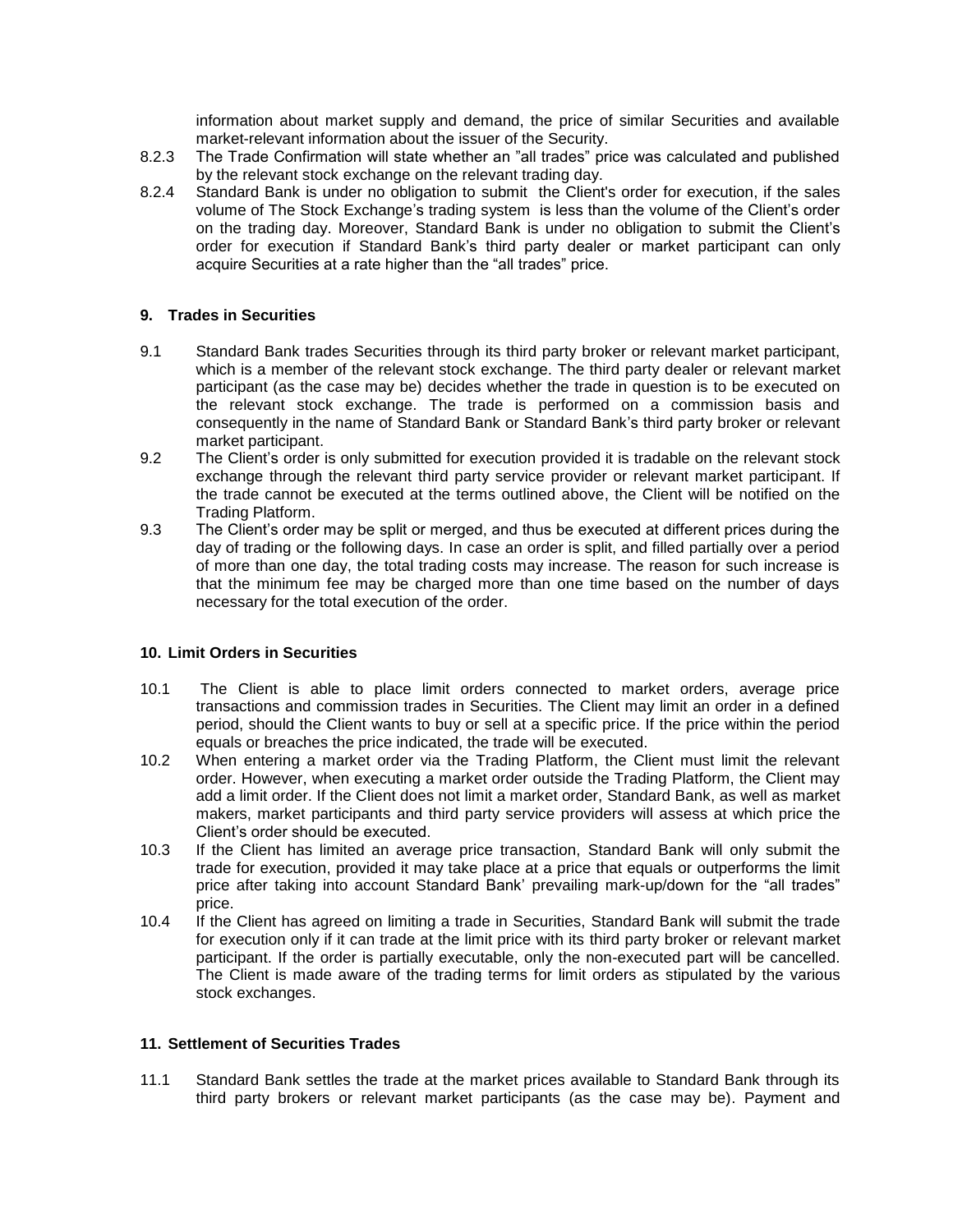delivery takes place via foreign clearing centers and third party brokers or relevant market participants (as the case may be).

- 11.2 Settlement refers to the payment and delivery related to a Securities trade. The settlement date may be the third exchange day after the trading day or such other day as stipulated by the rules of the relevant stock exchange. The settlement day is also the value date. Specific settlement rules and deadlines apply to Securities. The Client may obtain information about these rules and deadlines by contacting Standard Bank.
- 11.3 When a Client purchases Securities, the Client only obtains unconditional title of right to the Securities provided the final payment to Standard Bank is made on the settlement date. Until final payment is made, Standard Bank reserves the right to the Securities being purchased by the Client. When a Client sells Securities to Standard Bank, Standard Bank's payment of the settlement amount is subject to Standard Bank's third party brokers or relevant market participants acquiring unconditional title to the Securities on the day of settlement.
- 11.4 When trading Securities, Standard Bank bases the exchange rate on the current "Currency Conversions" rate as defined in Commissions, Charges and Margin Schedule on the Website.

### **12. Trading Costs and Calculation Methods**

- 12.1 Standard Bank may charge commission for any Securities transaction.<br>12.2 Standard Bank charges trading costs for average price transactions in
- Standard Bank charges trading costs for average price transactions in Securities by way of a mark-up/down.
- 12.3 Order submitted in any other manner than via Trading Platform may result in increased trading costs.
- 12.4 The prevailing trading costs are available on the Commissions, Charges, and Margin Schedule available on the Website or as set out in an addendum to the Terms of Business.

#### <span id="page-5-0"></span>**13. Exceptional Market Conditions**

In exceptional market conditions Standard Bank reserves the right not to submit an order for execution. Exceptional market conditions may occur in case of a significant deviation between bid and offer prices, where market prices are unavailable for the relevant Security, or in case of sudden uncertainties in the global market, or any error, which is not subject to any doubt, or an incident caused by a technical or manual mistake at the stock exchange, at Standard Bank or at the Client, a significant and indisputable violation of legislation or directions or the rules of the relevant stock exchange or any technical disruption in trading and/or clearing systems that is beyond of the control of Standard Bank.

#### **14. Corporate Actions**

14.1 The Client shall be notified of any Corporate Action affecting the Client's holdings in the Securities via the Trading Platform. Descriptions of some of the more common types of corporate actions are provided on the Website, however Clients are advised to refer to the announcement made by the issuer for the actual or final terms of the relevant corporate action as these may differ from the descriptions provided on the Website.

#### 14.2 **Special Corporate Action Events**

- 14.2.1 Special and infrequent Corporate Actions that do not fall under the descriptions provided on the Website may occur.
- 14.2.2 Special local rules may apply to certain Corporate Actions and the Client will be notified on the Trading Platform of such rules.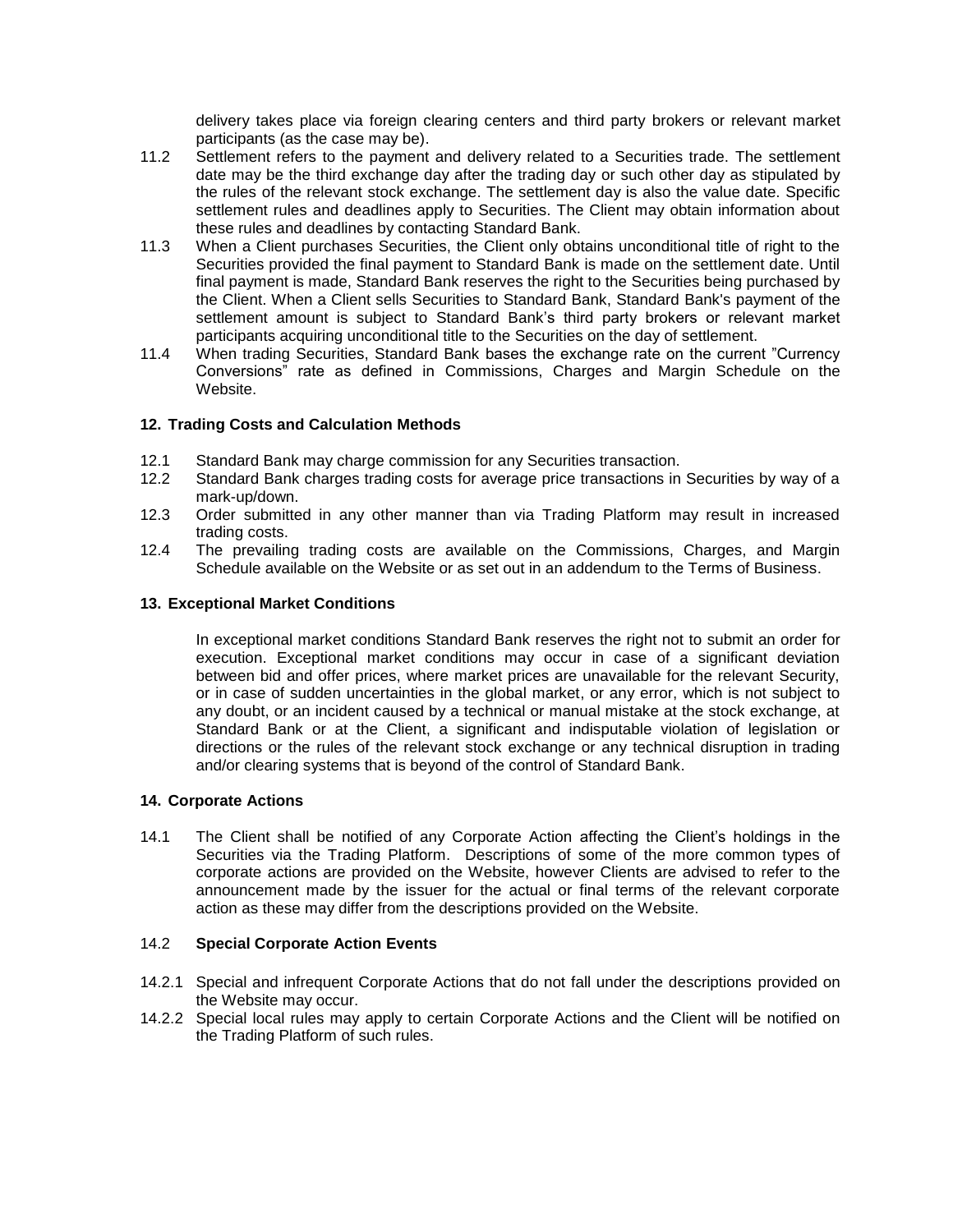### 14.3 **Election for non-supported securities**

14.3.1 The Client is made aware and acknowledges that in voluntary Corporate Action where the alternative to a cash settlement is the settlement in a Security that is not supported by Standard Bank, its third party broker or relevant market participant, the Client will not have the option to choose but will be given the cash settlement.

### 14.4 **Depositary Receipt Fees**

- 14.4.1 It is standard practice for depositary receipts to charge an annual administration fee per share depending on the issuing depositary bank. The intent of the fee is to cover costs for the banks that take on the operational processes necessary to issue and trade the depositary receipt line. Typically, the fee is deducted when dividend payments are made, however, in case the depositary receipts do not pay a dividend or did not include the custodial fee in their dividend events, the fee will be administered through fee-only events.
- 14.4.2 The dividend fee is stipulated in the deposit agreement between the depositary bank and the company based upon industry standards.
- 14.4.3 The fee per depositary receipt is not dependent on the total amount of the dividend being paid but the amount of Securities held.

### 14.5 **Costs**

14.5.1 Standard Bank may charge commission and fees related to Corporate Actions. The prevailing trading costs are available on the Commissions, Charges, and Margin Schedule available on the Website or as set out in an addendum to the Terms of Business.

#### 14.6 **Taxes and Fees on Corporate Actions**

14.6.1 Taxes and fees may also occur on Corporate Actions in addition to those which apply to cash dividends such as fee on a stock dividend or tax on a merger. When such taxes and fees occur Standard Bank will debit the Client's Account accordingly.

#### **15. Voting Rights**

The Client acknowledges and accepts that due to the structure of the custodial relationship between Standard Bank and its third party brokers or market participants that it is not practical for the Client to instruct and exercise any voting rights in respect of any Securities held in his Account.

#### **16. Limitation of Liability**

- 16.1 Standard Bank is not liable vis-à-vis the Client for any damages caused by a representative or third party broker or relevant market participant when acting for Standard Bank.
- 16.2 Moreover, Standard Bank is not liable vis-à-vis the Client for any damages caused by any institution such as a stock exchange, clearing house or a securities depository.

#### **17. Custodial Services**

- 17.1 Subject to the Client opening and operating the Account with Standard Bank, the Client authorises Standard Bank or Standard Bank's appointed third party service provider ("Third Party Service Provider") to appoint a custodian to hold, on the Client's behalf, for safekeeping any Securities that the Client delivers to Standard Bank or which Standard Bank buys or receives on its behalf. If Standard Bank sells any Securities held in safekeeping and reinvests the proceeds for the Account, it will also be held in safekeeping on the same basis.
- <span id="page-6-0"></span>17.2 Standard Bank through its Third Party Service Provider shall deposit the Client's Securities or any part thereof, as applicable, for safekeeping in a central securities depository or electronic scrip registry. Standard Bank through its Third Party Service Provider may deposit the Securities in the depository or registry through a participant chosen by the Third Party